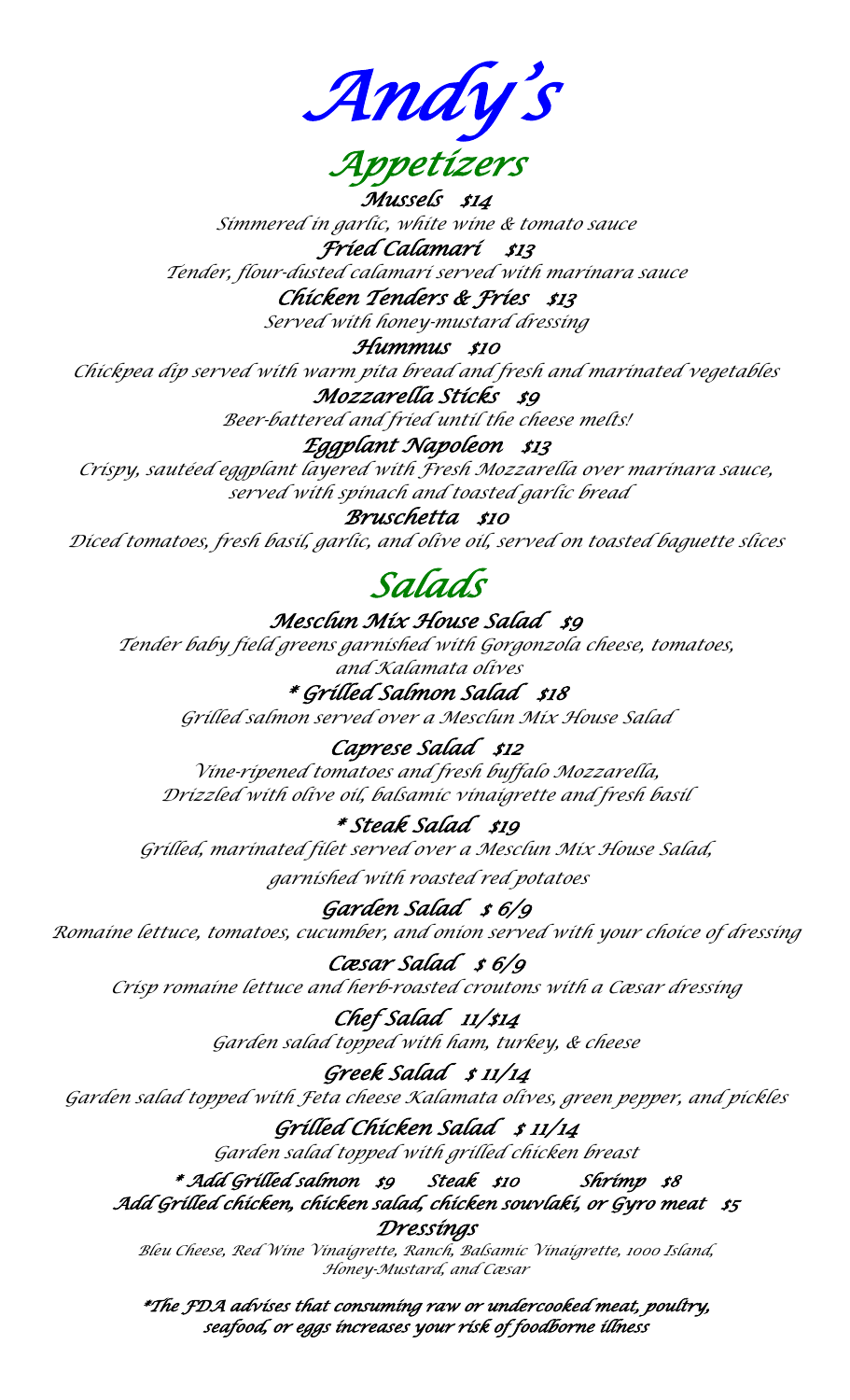*Wings* 

*Hot, Mild, Plain, or Bar-B-Q Served with celery & bleu cheese dressing 10 Wings \$14 20 Wings \$28* 

## *Pita Wrap*

*Served with your choice of fruit, fries, or chips*

### *Chicken Shawarma Wrap \$12*

*Thinly sliced chicken breast, marinated and sautéed, wrapped in pita bread, topped with tomato, spring onion, parsley, & tahina sauce*

#### *Beef/Lamb Gyro \$12*

*with lettuce, tomato, onion, & cucumber-yogurt sauce*

### *Chicken Salad in Pita \$12*

*Our homemade old-fashioned chicken salad with lettuce, tomato, onion, & mayo*

#### *Chicken Souvlaki \$12*

*Marinated chicken breast, lettuce, tomato, onion, Feta cheese, and oil & vinegar dressing*

## *Sandwiches*

*Served with your choice of fruit, fries, or chips*

### *Grilled Chicken Breast \$12*

*Marinated chicken breast on a Kaiser roll with lettuce, tomato, onion, & mayo*

### *Grilled Cheese \$8*

*Melted yellow cheese on white toast*

### *BLT \$9*

*on white toast w/lettuce, tomato, & mayo*

### *Reuben \$13*

*Hot pastrami, Provolone, and sauerkraut on grilled rye bread with 1000 Island*

### *\* Grilled Salmon Sandwich \$15*

*Grilled salmon filet, served on a Kaiser roll with lettuce, tomato, & mayonnaise*

### *Club \$13*

*Ham, turkey, bacon, cheese, lettuce, tomato, and mayo on 3 white bread*

### *BBQ \$12*

*Pulled pork BBQ on a Kaiser roll, topped with cole slaw*

#### *French Dip \$13*

*Thinly sliced roast beef au jus, topped with Provolone, served on a baguette with a side of dipping sauce*

### *\* Cheeseburger \$12*

*Lean ground beef topped with American cheese, served on a Kaiser roll with lettuce, tomato, onion, & mayo*

## *Subs*

### *Lunch Special (not available for delivery) Any sub with French Fries and a soda add \$3*

| <b>Steak 'n' Cheese</b> with fried onion, lettuce, tomato, and mayo         |                  | $7''$ \$9 12"\$12 |
|-----------------------------------------------------------------------------|------------------|-------------------|
| <b>Chicken</b> 'n' Cheese with fried onion, lettuce, tomato, 'n' mayo       |                  | $7''$ \$9 12"\$12 |
| * Cheeseburger Sub W/ onion, lettuce, tomato, and mayo                      |                  | $7"$ \$10 12"\$13 |
| <b>Meatball Sub</b> W/Meat sauce 'n' melted Cheese                          |                  | $7"$ \$9 12" \$11 |
| <b>Italian Cold Cut</b> Ham, salami, cheese, 'n' Italian dressing           | $7"$ \$9 12"\$11 |                   |
| Ham 'n' Cheese Cold or Hot w/onion, lettuce, tomato, 'n' mayo 7"\$9 12"\$11 |                  |                   |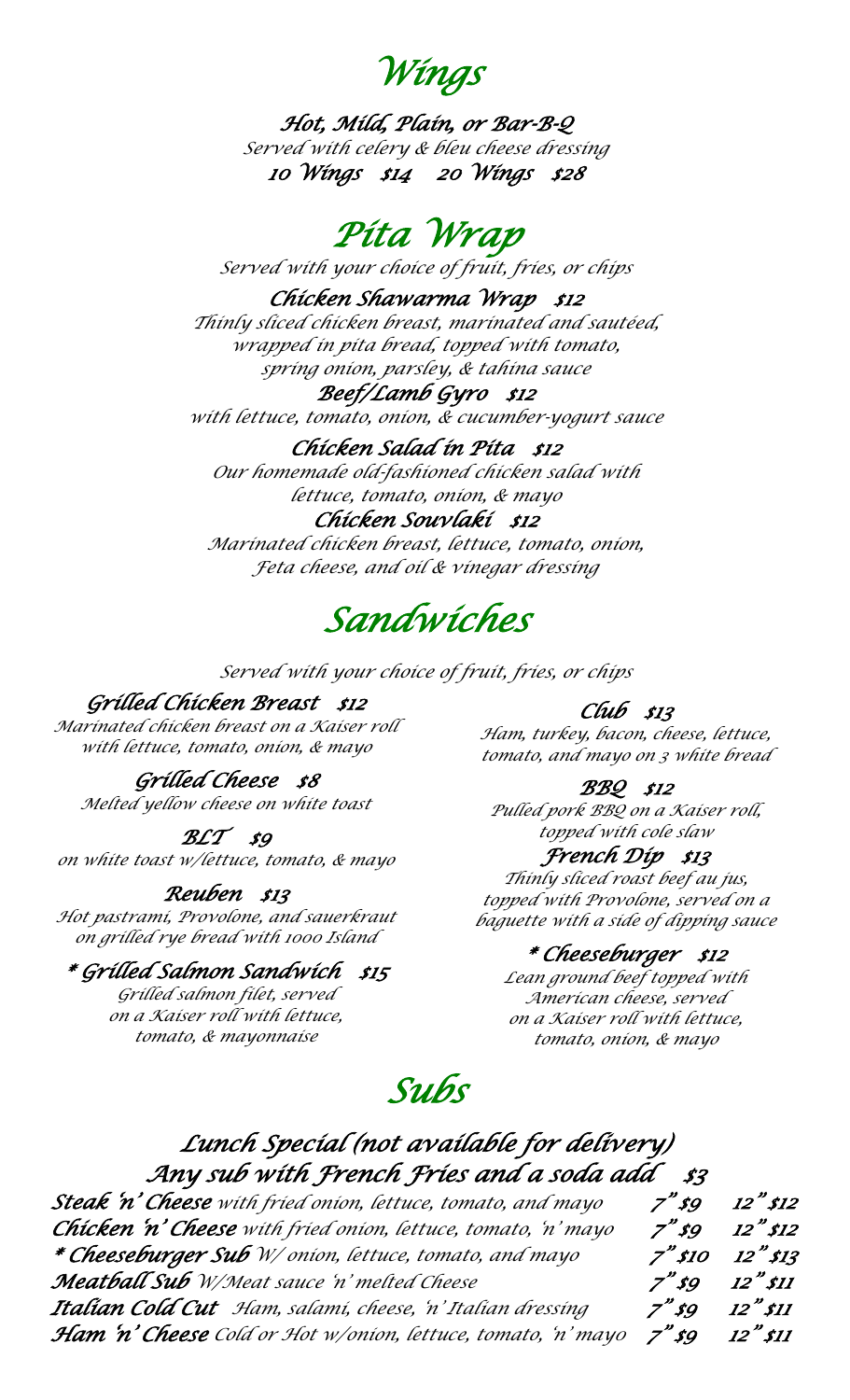### *Dinners*

*All dinner entrées served w/garlic bread and a garden or Cæsar salad Frutti di Mare \$22* 

> *Shrimp, scallops, mussels, calamari in a fresh tomato and white wine sauce, served over Fettuccini*

*Pasta \$14 Any available pasta with your choice of meat sauce or marinara* 

*Fettuccini Alfredo \$14 Fettuccini in reduced cream with garlic, Parmesan cheese and parsley*

### *Meat Lovers Lasagna \$17*

*Layered with Italian sausage, ground beef, three cheeses, and marinara sauce Eggplant Parmigiana \$16* 

*Mozzarella-smothered sautéed eggplant, served with spaghetti in marinara sauce Chicken Parmigiana \$17* 

*Mozzarella-smothered chicken breast, served with spaghetti in marinara sauce*

### *Rigatoni & Italian Sausage \$17*

*Sausage, onions, and peppers, sautéed with garlic in marinara sauce*

*Shrimp Scampi \$19* 

*Jumbo shrimp sautéed in garlic butter, served over Spaghetti*

*Fish 'n' Chips \$19* 

*Fried, beer-battered cod served with fries*

### *\* Chicken Kabob \$17 Beef Kabob \$20 Mixed \$18*

*Your choice of 2 grilled beef or chicken kabobs, or one of each, served with a skewer of grilled vegetables over Basmati rice with a side of cucumber-yogurt sauce*

### *Gorgonzola Chicken \$19*

*Topped w/Gorgonzola cream, served with sautéed vegetables and mashed potatoes \* Baked Salmon in a Lemon-Pepper Crust \$19* 

*Salmon filet coated with lemon-pepper spice, topped with a Limoncello sauce, served with sautéed seasonal vegetables and rice*

### *Chicken Shawarma \$17*

*Thinly sliced chicken, marinated and grilled, served with a skewer of grilled vegetables over Basmati rice with a side of tahina sauce*

*\* Add Grilled salmon \$9 Steak \$10 Shrimp \$8 \* Grilled Chicken \$5 Meatball or Sausage \$4* 

# *For the Kids*

*Hot Dog & Fries \$5 Macaroni & Cheese \$6 \* Hamburger & Fries \$7 Spaghetti Marinara \$7* 

## *Soups*

*Vegetable \$6 Soup of the day* 

## *Side Orders*

*Garlic Bread \$3 Garlic Bread with Cheese \$4 Cole Slaw \$3 French Fries \$4 Onion Rings \$5* 

*\* The FDA advises that consuming raw or undercooked meat, poultry, seafood, or eggs increases your risk of foodborne illness*